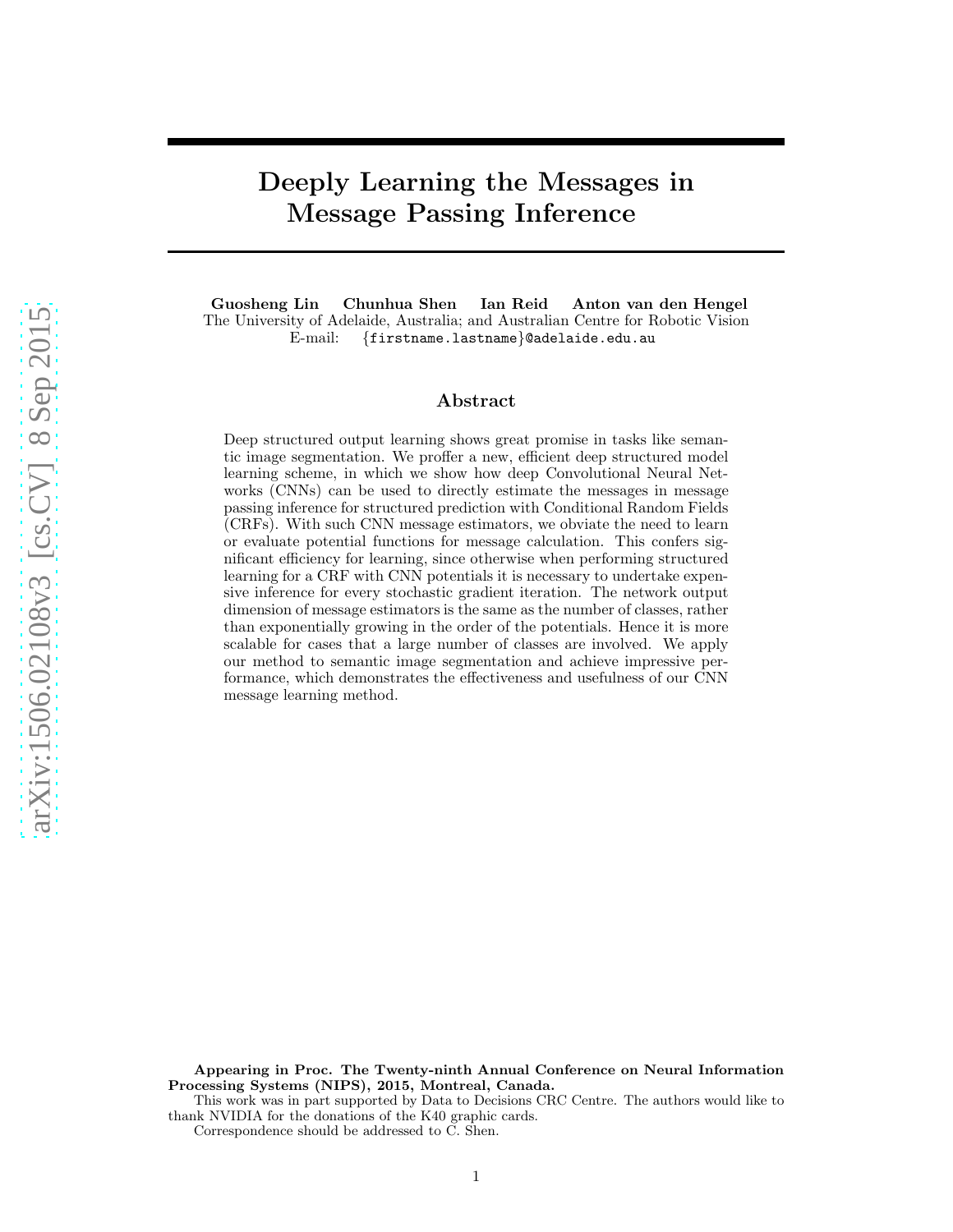# Contents

|   | 1 Introduction                                                                                                  | 3              |
|---|-----------------------------------------------------------------------------------------------------------------|----------------|
|   | 1.1                                                                                                             |                |
|   | 2 Learning CRF with CNN potentials                                                                              | $\overline{4}$ |
|   | 3 Learning CNN message estimators                                                                               | 5              |
|   | CNN message estimators $\dots \dots \dots \dots \dots \dots \dots \dots \dots \dots \dots \dots \dots$ 6<br>3.1 |                |
|   |                                                                                                                 |                |
|   | 3.3 <sub>1</sub>                                                                                                |                |
|   | 3.4 Message learning with inference-time budgets 8                                                              |                |
| 4 | Experiments                                                                                                     | 9              |
|   | 5 Conclusion                                                                                                    | 10             |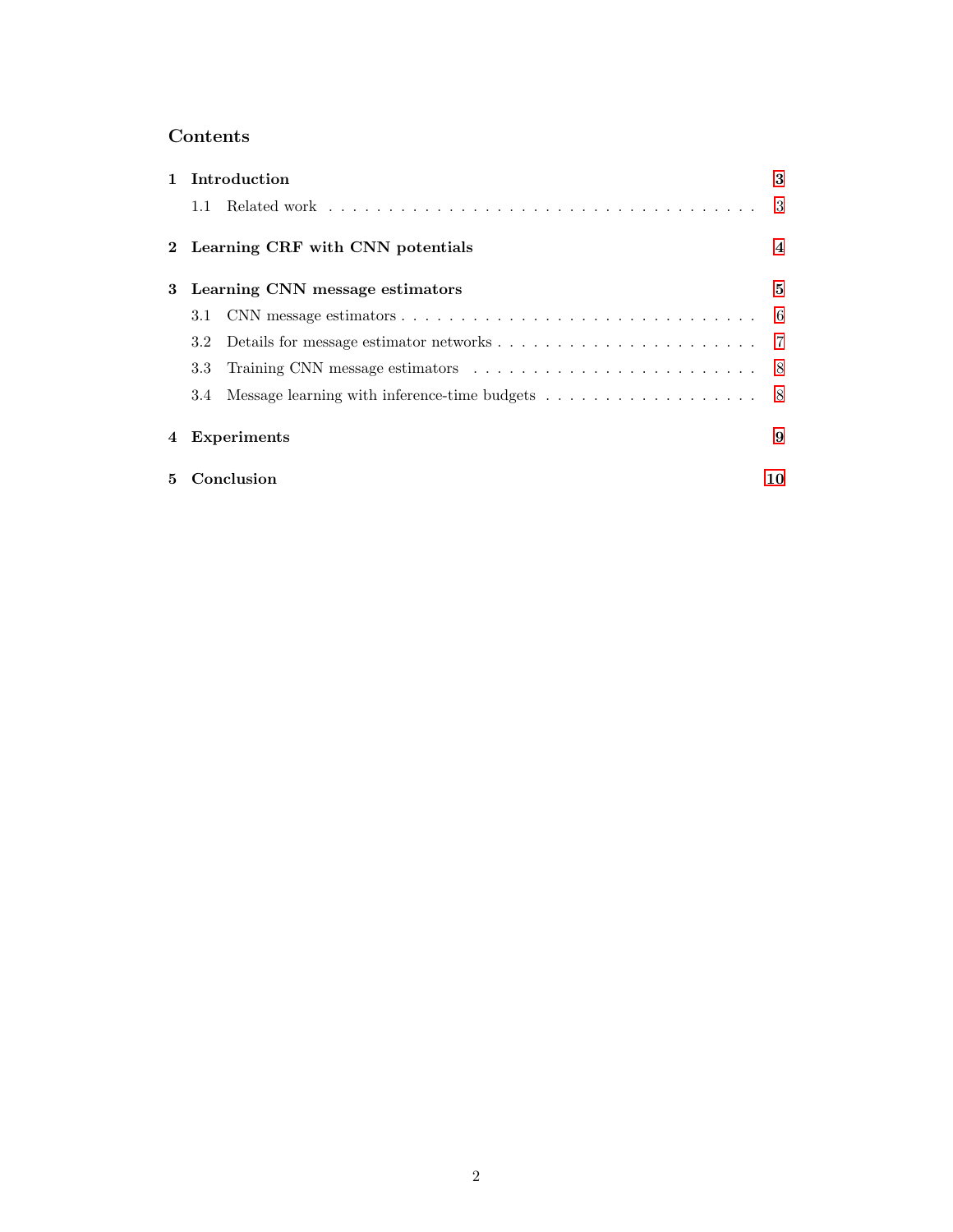# <span id="page-2-0"></span>1 Introduction

Learning deep structured models has attracted considerable research attention recently. One popular approach to deep structured model is formulating conditional random fields (CRFs) using deep Convolutional Neural Networks (CNNs) for the potential functions. This combines the power of CNNs for feature representation learning and of the ability for CRFs to model complex relations. The typical approach for the joint learning of CRFs and CNNs [\[1,](#page-9-1) [2,](#page-9-2) [3,](#page-10-0) [4,](#page-10-1) [5\]](#page-10-2), is to learn the CNN potential functions by optimizing the CRF objective, e.g., maximizing the log-likelihood. The CNN and CRF joint learning has shown impressive performance for semantic image segmentation.

For the joint learning of CNNs and CRFs, stochastic gradient descent (SGD) is typically applied for optimizing the conditional likelihood. This approach requires the marginal inference for calculating the gradient. For loopy graphs, marginal inference is generally expensive even when using approximate solutions. Given that learning the CNN potential functions typically requires a large number of gradient iterations, repeated marginal inference would make the training intractably slow. Applying an approximate training objective is a solution to avoid repeat inference; pseudo-likelihood learning [\[6\]](#page-10-3) and piecewise learning [\[7,](#page-10-4) [3\]](#page-10-0) are examples of this kind of approach. In this work, we advocate a new direction for efficient deep structured model learning.

In conventional CRF approaches, the final prediction is the result of inference based on the learned potentials. However, our ultimate goal is the final prediction (not the potentials themselves), so we propose to directly optimize the inference procedure for the final prediction. Our focus here is on the extensively studied message passing based inference algorithms. As discussed in [\[8\]](#page-10-5), we can directly learn message estimators to output the required messages in the inference procedure, rather than learning the potential functions as in conventional CRF learning approaches. With the learned message estimators, we then obtain the final prediction by performing message passing inference.

Our main contributions are as follows.

• We explore a new direction for efficient deep structured learning. We propose to directly learn the messages in message passing inference as training deep CNNs in an end-to-end learning fashion. Message learning does not require any inference step for the gradient calculation, which allows efficient training. It can be cast into traditional classification problems.

The network output dimension for message estimation is the same as the number of classes  $(K)$ , while the network output for general CNN potential functions in CRFs is  $K^a$ , which is exponential in the order  $(a)$  of the potentials (for example,  $a = 2$  for pairwise potentials,  $a = 3$  for triple-cliques, etc). Hence CNN based message learning has significantly fewer network parameters and thus is more scalable, especially in the cases of a large number of classes involved.

- The number of iterations in message passing inference can be explicitly taken into consideration in the message learning procedure. In this paper, we are particularly interested in learning messages that are able to offer high-quality CRF prediction results with only one message passing iteration, making the message passing inference very fast.
- We apply our method to semantic image segmentation on the PASCAL VOC 2012 dataset and achieve impressive performance.

### <span id="page-2-1"></span>1.1 Related work

Combining the strengths of CNNs and CRFs for segmentation has been explored in several recent methods. Some methods resort to a simple combination of CNN classifiers and CRFs without joint learning. DeepLab-CRF in [\[9\]](#page-10-6) first train fully CNN for pixel classification and applies a dense CRF [\[10\]](#page-10-7) method as a post-processing step. Later the method in [\[2\]](#page-9-2) extends DeepLab by jointly learning the dense CRFs and CNNs. RNN-CRF in [\[1\]](#page-9-1) also performs joint learning of CNNs and the dense CRFs. They implement the mean-field inference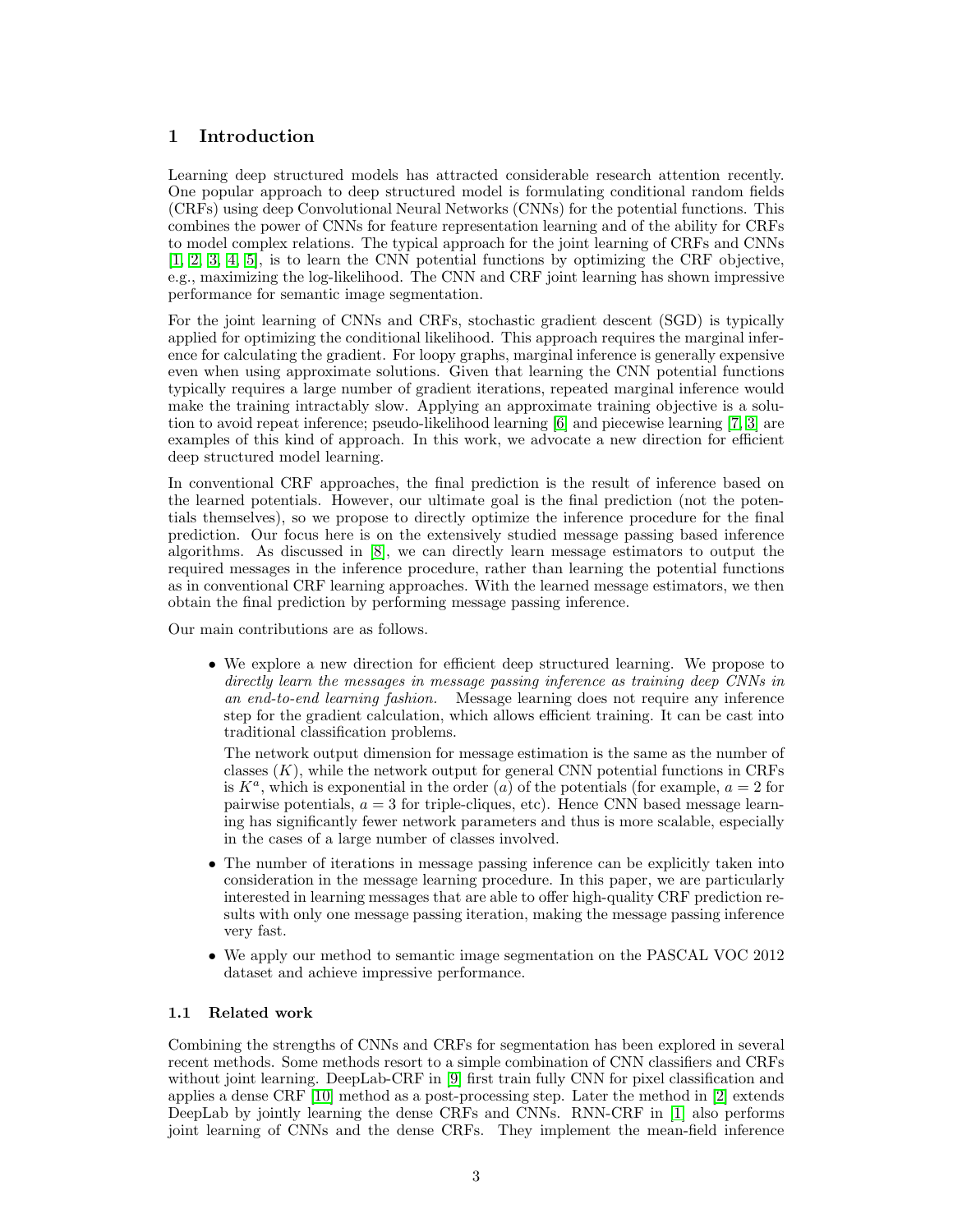as Recurrent Neural Networks which facilitates the end-to-end learning. These methods usually use CNNs for modelling the unary potentials only. The work in [\[3\]](#page-10-0) trains CNNs to model both the unary and pairwise potentials in order to capture contextual information. Jointly learning CNNs and CRFs has also been explored for other applications like depth estimation [\[4,](#page-10-1) [11\]](#page-10-8). The work in [\[5\]](#page-10-2) explores joint training of Markov random fields and deep networks for predicting words from noisy images and image classification.

All these above-mentioned methods that combine CNNs and CRFs are based upon conventional CRF approaches. They aim to jointly learn or incorporate pre-trained CNN potential functions, and then perform inference/prediction using the potentials. In contrast, our method here directly learns CNN message estimators for the message passing inference, rather than learning the potentials.

The inference machine proposed in [\[8\]](#page-10-5) is relevant to our work in that it has discussed the idea of directly learning message estimators instead of learning potential functions for structured prediction. They train traditional logistic regressors with hand-crafted features as message estimators. Motivated by the tremendous success of CNNs, we propose to train deep CNNs based message estimators in an end-to-end learning style without using handcrafted features. Unlike the approach in [\[8\]](#page-10-5) which aims to learn variable-to-factor message estimators, our proposed method aims to learn the *factor-to-variable* message estimators. Thus we are able to naturally formulate the variable marginals, which is the ultimate goal for CRF inference, as the training objective (see Sec. [3.3\)](#page-7-0). The approach in [\[12\]](#page-10-9) jointly learns CNNs and CRFs for pose estimation, in which they learn the marginal likelihood of body parts but ignore the partition function in the likelihood. Message learning is not discussed in this work, and the exact relation between this pose estimation approach and message learning remains unclear.

## <span id="page-3-0"></span>2 Learning CRF with CNN potentials

Before describing our message learning method, we review the CRF-CNN joint learning approach and discuss limitations. An input image is denoted by  $x \in \mathcal{X}$  and the corresponding labeling mask is denoted by  $y \in \mathcal{Y}$ . The energy function is denoted by  $E(y, x)$ , which measures the score of the prediction  $y$  given the input image  $x$ . We consider the following form of conditional likelihood:

$$
P(\mathbf{y}|\mathbf{x}) = \frac{1}{Z(\mathbf{x})} \exp\left[-E(\mathbf{y}, \mathbf{x})\right] = \frac{\exp\left[-E(\mathbf{y}, \mathbf{x})\right]}{\sum_{\mathbf{y}'} \exp\left[-E(\mathbf{y}', \mathbf{x})\right]}.
$$
(1)

Here Z is the partition function. The CRF model is decomposed by a factor graph over a set of factors  $F$ . Generally, the energy function is written as a sum of potential functions (factor functions):

$$
E(\mathbf{y}, \mathbf{x}) = \sum_{F \in \mathcal{F}} E_F(\mathbf{y}_F, \mathbf{x}_F).
$$
 (2)

Here F indexes one factor in the factor graph;  $y_F$  denotes the variable nodes which are connected to the factor  $F; E_F$  is the (log-) potential function (factor function). The potential function can be a unary, pairwise, or high-order potential function. The recent method in [\[3\]](#page-10-0) describes examples of constructing general CNN based unary and pairwise potentials.

Take semantic image segmentation as an example. To predict the pixel labels of a test image, we can find the mode of the joint label distribution by solving the maximum a posteriori (MAP) inference problem:  $y^* = \argmax_y P(y|x)$ . We can also obtain the final prediction by calculating the label marginal distribution of each variable, which requires to solve a marginal inference problem:

<span id="page-3-1"></span>
$$
\forall p \in \mathcal{N}: \ P(y_p|\mathbf{x}) = \sum_{\mathbf{y} \setminus y_p} P(\mathbf{y}|\mathbf{x}). \tag{3}
$$

Here  $y\chi_{y_p}$  indicates the output variables y excluding  $y_p$ . For a general CRF graph with cycles, the above inference problems is known to be NP-hard, thus approximate inference algorithms are applied. Message passing is a type of widely applied algorithms for approximate inference: loopy belief propagation (BP) [\[13\]](#page-10-10), tree-reweighted message passing [\[14\]](#page-10-11) and mean-field approximation [\[13\]](#page-10-10) are examples of the message passing methods.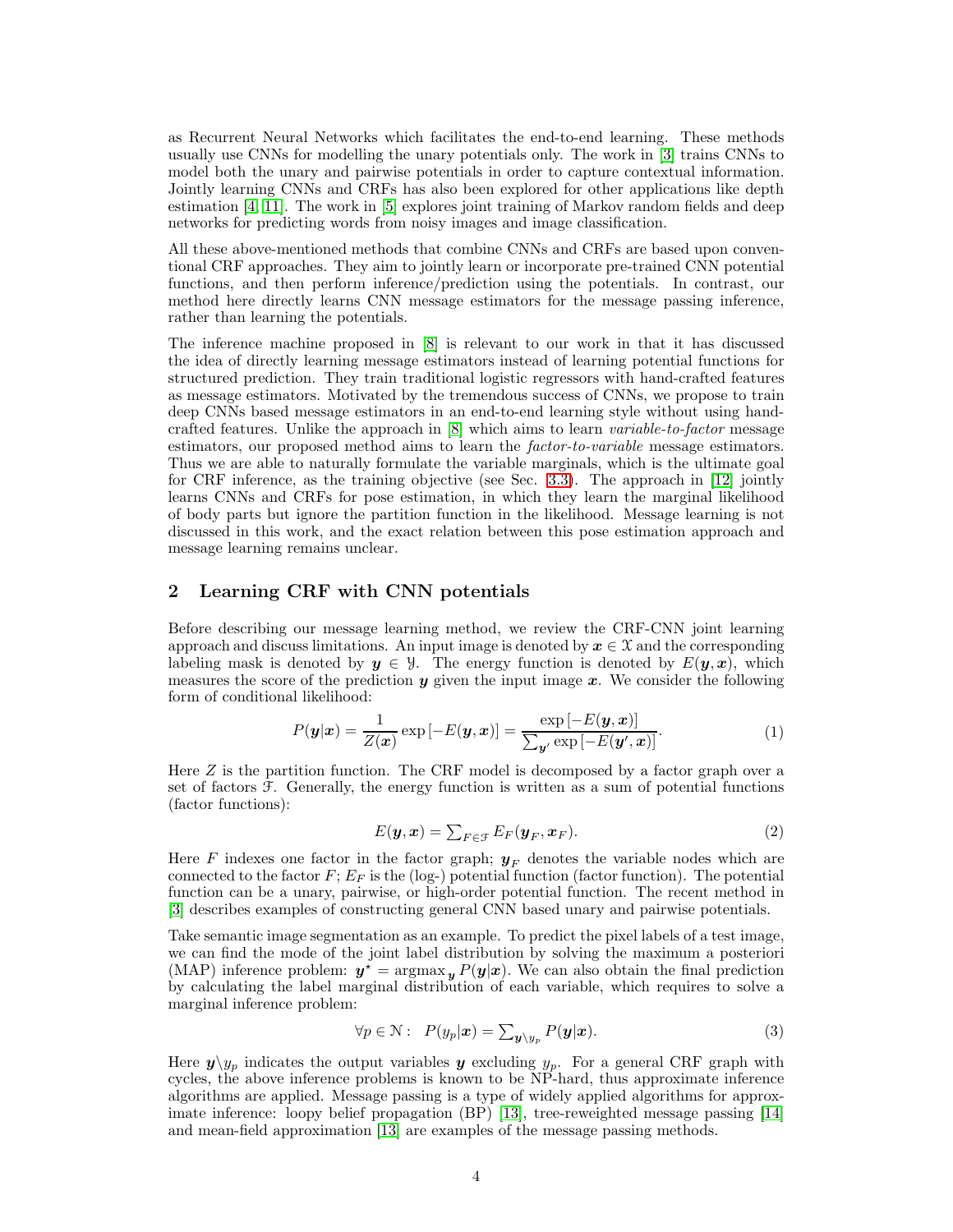CRF-CNN joint learning is to learn CNN potential functions by optimizing the CRF objective, typically, the negative conditional log-likelihood, which is:

$$
-\log P(\mathbf{y}|\mathbf{x};\boldsymbol{\theta}) = E(\mathbf{y}, \mathbf{x};\boldsymbol{\theta}) + \log Z(\mathbf{x};\boldsymbol{\theta}).
$$
\n(4)

The energy function  $E(\mathbf{y}, \mathbf{x})$  is constructed by CNNs, for which all the network parameters are denoted by  $\theta$ . Adding regularization, minimizing negative log-likelihood for CRF learning is:

$$
\min_{\boldsymbol{\theta}} \frac{\lambda}{2} \|\boldsymbol{\theta}\|_2^2 + \sum_{i=1}^N [E(\boldsymbol{y}^{(i)}, \boldsymbol{x}^{(i)}; \boldsymbol{\theta}) + \log Z(\boldsymbol{x}^{(i)}; \boldsymbol{\theta})]. \tag{5}
$$

Here  $\mathbf{x}^{(i)}$ ,  $\mathbf{y}^{(i)}$  denote the *i*-th training image and its segmentation mask; N is the number of training images;  $\lambda$  is the weight decay parameter. We can apply stochastic gradient descent (SGD) to optimize the above problem for learning  $\theta$ . The energy function  $E(y, x; \theta)$  is constructed from CNNs, and its gradient  $\nabla_{\theta} E(y, x; \theta)$  can be easily computed by applying the chain rule as in conventional CNNs. However, the partition function  $Z$  brings difficulties for optimization. Its gradient is:

$$
\nabla_{\theta} \log Z(\boldsymbol{x}; \theta) = \sum_{\boldsymbol{y}} \frac{\exp \left[ -E(\boldsymbol{y}, \boldsymbol{x}; \theta) \right]}{\sum_{\boldsymbol{y'} \exp \left[ -E(\boldsymbol{y'}, \boldsymbol{x}; \theta) \right]} \nabla_{\theta} [-E(\boldsymbol{y}, \boldsymbol{x}; \theta)]}
$$

$$
= -\mathbb{E}_{\boldsymbol{y} \sim P(\boldsymbol{y}|\boldsymbol{x}; \theta)} \nabla_{\theta} E(\boldsymbol{y}, \boldsymbol{x}; \theta). \tag{6}
$$

Direct calculation of the above gradients is computationally infeasible for general CRF graphs. Usually it is necessary to perform approximate marginal inference to calculate the gradients at each SGD iteration [\[13\]](#page-10-10). However, repeated marginal inference can be extremely expensive, as discussed in [\[3\]](#page-10-0). CNN training usually requires a huge number of SGD iterations (hundreds of thousands, or even millions), hence this inference based learning approach is in general not scalable or even infeasible.

# <span id="page-4-0"></span>3 Learning CNN message estimators

In conventional CRF approaches, the potential functions are first learned, and then inference is performed based on the learned potential functions in order to generate the final prediction. In contrast, our approach directly optimizes the inference procedure for final prediction. We propose to learn CNN estimators to directly output the required intermediate values in an inference algorithm.

Here we focus on the message passing based inference algorithm which has been extensively studied and widely applied. In the CRF prediction procedure, the "message" vectors are recursively calculated based on the learned potentials. We propose to construct and learn CNNs to directly estimate these messages in the message passing procedure, rather than learning the potential functions. In particular, we directly learn factor-to-variable message estimators. Our message learning framework is general and can accommodate all message passing based algorithms such as loopy belief propagation (BP) [\[13\]](#page-10-10), mean-field approximation [\[13\]](#page-10-10) and their variants. Here we discuss using loopy BP for calculating variable marginals. As shown by Yedidia et al. [\[15\]](#page-10-12), loopy BP has a close relation with Bethe free energy approximation.

Typically, the message is a K-dimensional vector  $(K$  is the number of classes) which encodes the information of the label distribution. For each variable-factor connection, we need to recursively compute the variable-to-factor message:  $\beta_{p\to F} \in \mathbb{R}^K$ , and the factor-to-variable message:  $\beta_{F\to p} \in \mathbb{R}^K$ . For numerical reasons, the log operation is applied to the marginals before deriving message passing algorithms. The unnormalized variable-to-factor message is computed as:

$$
\bar{\boldsymbol{\beta}}_{p \to F}(y_p) = \sum_{F' \in \mathcal{F}_p \backslash F} \boldsymbol{\beta}_{F' \to p}(y_p). \tag{7}
$$

Here  $\mathcal{F}_p$  is a set of factors connected to the variable p;  $\mathcal{F}_p\backslash F$  is the set of factors  $\mathcal{F}_p$  excluding the factor  $F$ . For loopy graph, the variable-to-factor message is normalized in each iteration:

<span id="page-4-1"></span>
$$
\beta_{p \to F}(y_p) = \log \frac{\exp \bar{\beta}_{p \to F}(y_p)}{\sum_{y'_p} \exp \bar{\beta}_{p \to F}(y'_p)}
$$
\n(8)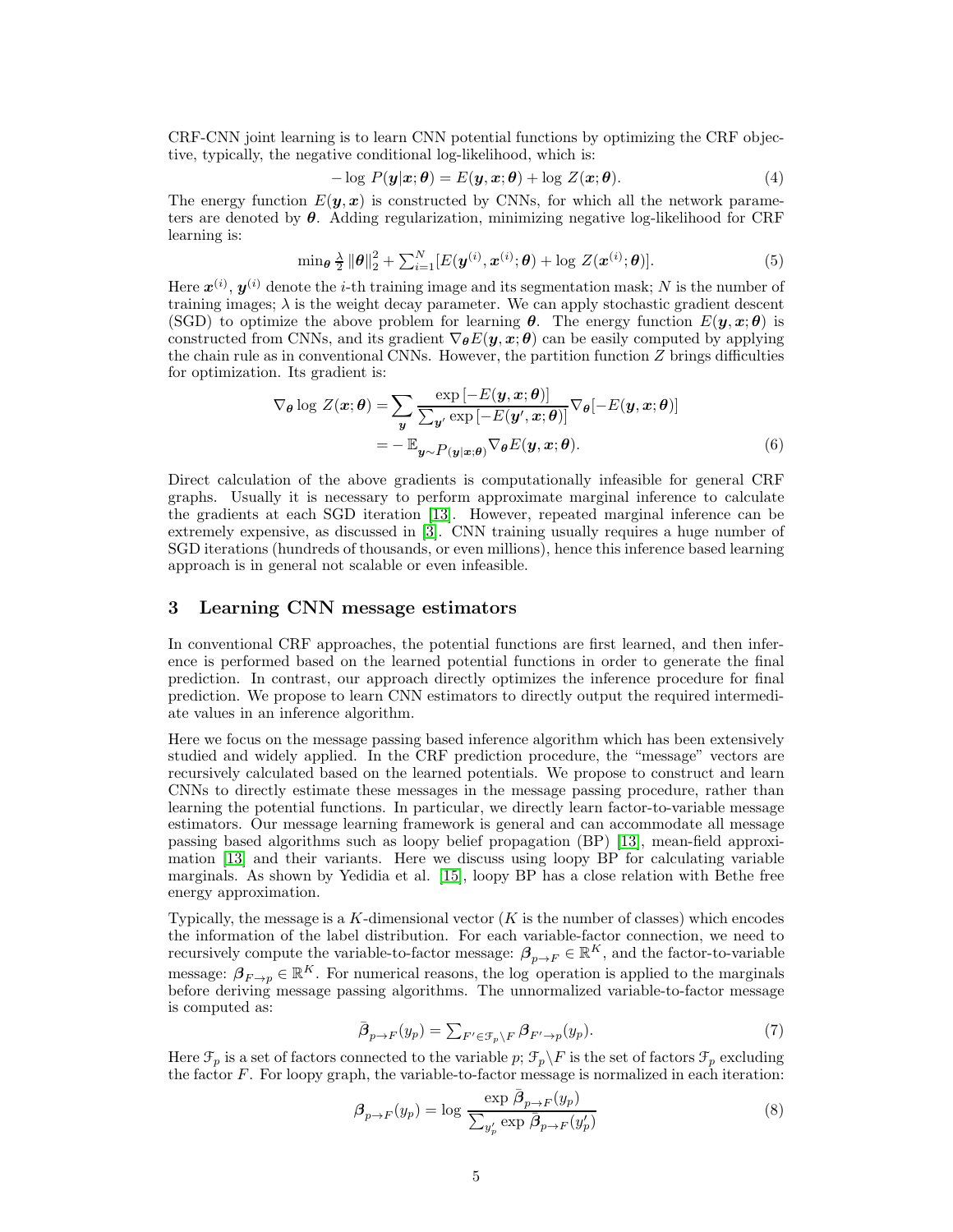The factor-to-variable message is computed as:

$$
\beta_{F \to p}(y_p) = \log \sum_{\mathbf{y}'_F \backslash y'_p, y'_p = y_p} \exp \bigg[ -E_F(\mathbf{y}'_F) + \sum_{q \in \mathcal{N}_F \backslash p} \beta_{q \to F}(y'_q) \bigg]. \tag{9}
$$

Here  $\mathcal{N}_F$  is a set of variables connected to the factor F;  $\mathcal{N}_F \backslash p$  is the set of variables  $\mathcal{N}_F$ excluding the variable  $p$ . Once we get all the factor-to-variable messages of one variable node, we are able to calculate the marginal distribution (beliefs) of that variable:

<span id="page-5-1"></span>
$$
P(y_p|\mathbf{x}) = \sum_{\mathbf{y} \setminus y_p} P(\mathbf{y}|\mathbf{x}) = \frac{1}{Z_p} \exp\left[\sum_{F \in \mathcal{F}_p} \beta_{F \to p}(y_p)\right],\tag{10}
$$

<span id="page-5-0"></span>in which  $Z_p$  is a normalizer:  $Z_p = \sum_{y_p} \exp\left[\sum_{F \in \mathcal{F}_p} \beta_{F \to p}(y_p)\right]$ .

#### 3.1 CNN message estimators

The calculation of factor-to-variable message  $\beta_{F\to p}$  depends on the variable-to-factor messages  $\beta_{p\to F}$ . Substituting the definition of  $\beta_{p\to F}$  in [\(8\)](#page-4-1),  $\beta_{F\to p}$  can be re-written as:

$$
\beta_{F \to p}(y_p) = \log \sum_{\mathbf{y}'_F \backslash y'_p, y'_p = y_p} \exp \left\{ -E_F(\mathbf{y}'_F) + \sum_{q \in \mathcal{N}_F \backslash p} \left[ \log \frac{\exp \bar{\beta}_{q \to F}(y'_q)}{\sum_{y''_q} \exp \bar{\beta}_{q \to F}(y''_q)} \right] \right\}
$$
  
\n
$$
= \log \sum_{\mathbf{y}'_F \backslash y'_q, y'_p = y_p} \exp \left\{ -E_F(\mathbf{y}'_F) + \sum_{q \in \mathcal{N}_F \backslash p} \left[ \log \frac{\exp \sum_{F' \in \mathcal{F}_q \backslash F} \beta_{F' \to q}(y'_q)}{\sum_{y''_q} \exp \sum_{F' \in \mathcal{F}_q \backslash F} \beta_{F' \to q}(y''_q)} \right] \right\}
$$
\n(11)

Here q denotes the variable node which is connected to the node  $p$  by the factor  $F$  in the factor graph. We refer to the variable node q as a neighboring node of q.  $N_F \$  is a set of variables connected to the factor  $F$  excluding the node  $p$ . Clearly, for a pairwise factor which only connects to two variables, the set  $N_F \pmb{\phi}$  only contains one variable node. The above equations show that the factor-to-variable message  $\beta_{F\to p}$  depends on the potential  $E_F$  and  $\beta_{F' \to q}$ . Here  $\beta_{F' \to q}$  is the factor-to-variable message which is calculated from a neighboring node q and a factor  $F' \neq F$ .

Conventional CRF learning approaches learn the potential function then follow the above equations to compute the messages for calculating marginals. As discussed in [\[8\]](#page-10-5), given that the goal is to estimate the marginals, it is not necessary to exactly follow the above equations, which involve learning potential functions, to calculate messages. We can directly learn message estimators, rather than indirectly learning the potential functions as in conventional methods.

Consider the calculation in [\(11\)](#page-5-1). The message  $\beta_{F\rightarrow p}$  depends on the observation  $x_{pF}$  and the messages  $\beta_{F' \to q}$ . Here  $x_{pF}$  denotes the observations that correspond to the node p and the factor  $F$ . We are able to formulate a factor-to-variable message estimator which takes  $x_{pF}$  and  $\beta_{F' \to q}$  as inputs and outputs the message vector, and we directly learn such estimators. Since one message  $\beta_{F\to p}$  depends on a number of previous messages  $\beta_{F'\to q}$ , we can formulate a sequence of message estimators to model the dependence. Thus the output from a previous message estimator will be the input of the following message estimator.

There are two message passing strategies for loopy BP: synchronous and asynchronous passing. We here focus on the synchronous message passing, for which all messages are computed before passing them to the neighbors. The synchronous passing strategy results in much simpler message dependences than the asynchronous strategy, which simplifies the training procedure. We define one inference iteration as one pass of the graph with the synchronous passing strategy.

We propose to learn CNN based factor-to-variable message estimator. The message estimator models the interaction between neighboring variable nodes. We denote by  $M$  a message estimator. The factor-to-variable message is calculated as:

<span id="page-5-2"></span>
$$
\beta_{F \to p}(y_p) = M_F(\boldsymbol{x}_{pF}, \mathbf{d}_{pF}, y_p). \tag{12}
$$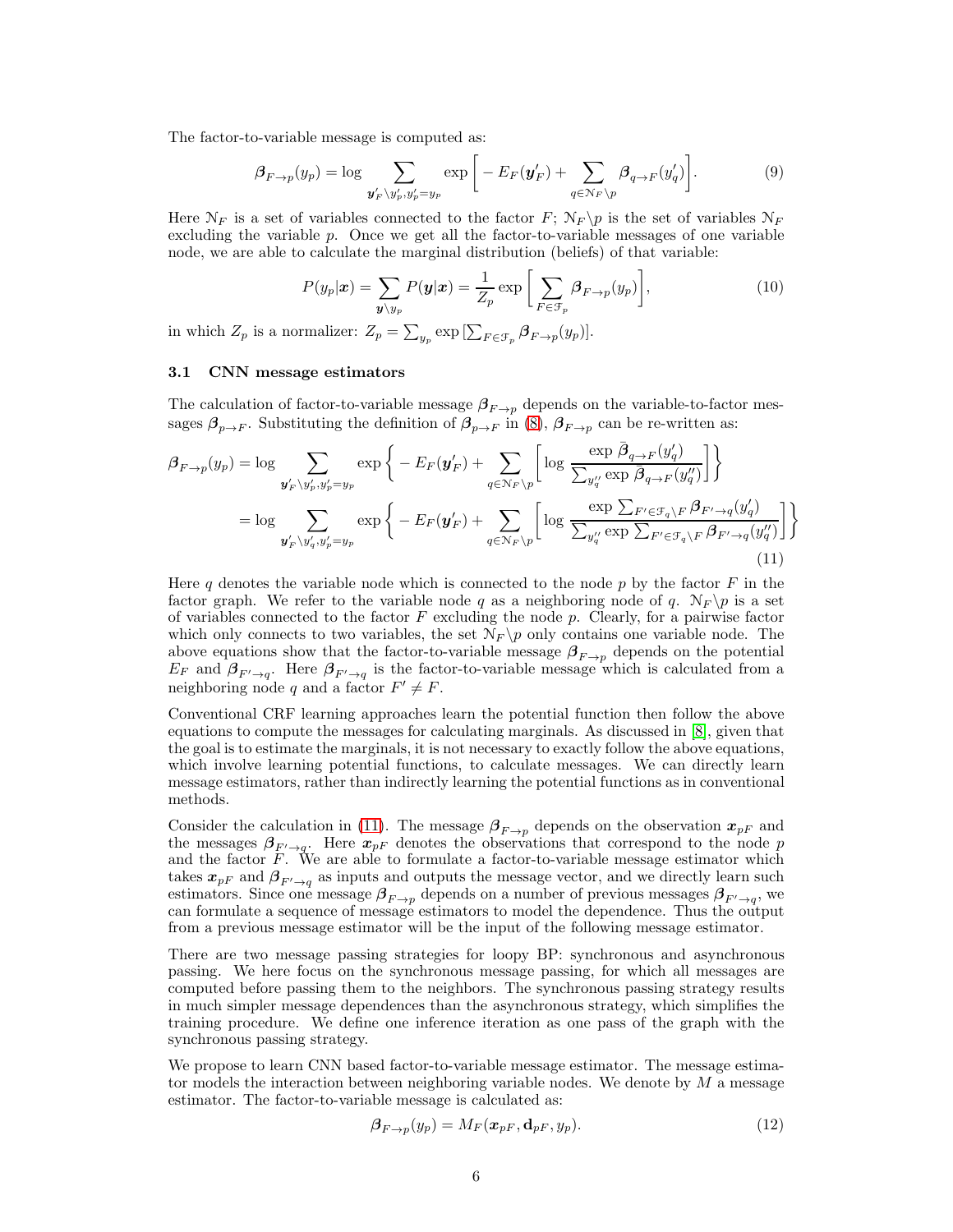We refer to  $\mathbf{d}_{pF}$  as the dependent message feature vector which encodes all dependent messages from the neighboring nodes that are connected to the node  $p$  by  $F$ . Note that the dependent messages are the output of message estimators at the previous inference iteration. In the case of running only one message passing iteration, there is no dependent messages for  $M_F$ , and thus we do not need to incorporate  $\mathbf{d}_{pF}$ . To have a general exposition, we here describe the case of running arbitrarily many inference iterations.

We can choose any effective strategy to generate the feature vector  $\mathbf{d}_{pF}$  from the dependent messages. Here we discuss a simple example. According to [\(11\)](#page-5-1), we define the feature vector  $\mathbf{d}_{pF}$  as a K-dimensional vector which aggregates all dependent messages. In this case,  $\mathbf{d}_{pF}$ is computed as:

<span id="page-6-1"></span>
$$
\mathbf{d}_{pF}(y) = \sum_{q \in \mathcal{N}_F \backslash p} \left[ \log \frac{\exp \sum_{F' \in \mathcal{F}_q \backslash F} M_{F'}(\boldsymbol{x}_{qF'}, \mathbf{d}_{qF'}, y)}{\sum_{y'} \exp \sum_{F' \in \mathcal{F}_q \backslash F} M_{F'}(\boldsymbol{x}_{qF'}, \mathbf{d}_{qF'}, y')} \right]. \tag{13}
$$

With the definition of  $\mathbf{d}_{pF}$  in [\(13\)](#page-6-1) and  $\beta_{F\rightarrow p}$  in [\(12\)](#page-5-2), it clearly shows that the message estimation requires evaluating a sequence of message estimators. Another example is to concatenate all dependent messages to construct the feature vector  $\mathbf{d}_{pF}$ .

There are different strategies to formulate the message estimators in different iterations. The simple strategy is using the same message estimator across all inference iteration. In this case the message estimator becomes a recursive function, and thus the CNN based estimator becomes a recurrent neural network (RNN). Another strategy is to formulate different estimator for each inference iteration.

#### <span id="page-6-0"></span>3.2 Details for message estimator networks

We formulate the estimator  $M_F$  as a CNN, thus the estimation is the network outputs:

$$
\boldsymbol{\beta}_{F \to p}(y_p) = M_F(\boldsymbol{x}_{pF}, \mathbf{d}_{pF}, y_p; \boldsymbol{\theta}_F) = \sum_{k=1}^{K} \delta(k = y_p) z_{pF,k}(\boldsymbol{x}, \mathbf{d}_{pF}; \boldsymbol{\theta}_F).
$$
(14)

Here  $\theta_F$  denotes the network parameter which we need to learn.  $\delta(\cdot)$  is the indicator function, which equals 1 if the input is true and 0 otherwise. We denote by  $z_{pF} \in \mathbb{R}^K$ as the K-dimensional output vector  $(K$  is the number of classes) of the message estimator network for the node p and the factor F;  $z_{pF,k}$  is the k-th value in the network output  $z_{pF}$ corresponding to the k-th class.

We can consider any possible strategies for implementing  $z_{pF}$  with CNNs. For example, we here describe a strategy which is analogous to the network design in [\[3\]](#page-10-0). We denote by  $C^{(1)}$ as a fully convolutional network (FCNN) [\[16\]](#page-10-13) for convolutional feature generation, and  $C^{(2)}$ as a traditional fully connected network for message estimation.

Given an input image x, the network output  $C^{(1)}(\mathbf{x}) \in \mathbb{R}^{N_1 \times N_2 \times r}$  is a convolutional feature map, in which  $N_1 \times N_2 = N$  is the feature map size and r is the dimension of one feature vector. Each spatial position (each feature vector) in the feature map  $C^{(1)}(x)$  corresponds to one variable node in the CRF graph. We denote by  $C^{(1)}(\mathbf{x}, p) \in \mathbb{R}^r$  as the feature vector corresponding to the variable node p. Likewise,  $C^{(1)}(\mathbf{x}, \mathcal{N}_F \backslash p) \in \mathbb{R}^r$  is the averaged vector of the feature vectors that correspond to the set of nodes  $N_F \pmb{\setminus} p$ . Recall that  $N_F \pmb{\setminus} p$  is a set of nodes connected by the factor F excluding the node p. For pairwise factors,  $N_F \pmb{\setminus} p$  contains only one node.

We construct the feature vector  $\mathcal{Z}_{pF}^{C^{(1)}} \in \mathbb{R}^{2r}$  for the node-factor pair  $(p, F)$  by concatenating  $C^{(1)}(\mathbf{x},p)$  and  $C^{(1)}(\mathbf{x},\mathcal{N}_F \backslash p)$ . Finally, we concatenate the node-factor feature vector  $\mathcal{Z}_{pF}^{C^{(1)}}$ and the dependent message feature vector  $\mathbf{d}_{pF}$  as the input for the second network  $C^{(2)}$ . Thus the input dimension for  $C^{(2)}$  is  $(2r+K)$ . For running only one inference iteration, the input for  $C^{(2)}$  is  $\mathfrak{z}_{pF}^{C^{(1)}}$  alone. The final output from the second network  $C^{(2)}$  is the K-dimensional message vector  $z_{pF}$ . To sum up, we generate the final message vector  $z_{pF}$ as:

$$
\mathbf{z}_{pF} = C^{(2)} \{ [ C^{(1)}(\mathbf{x}, p)^{\top}; C^{(1)}(\mathbf{x}, \mathcal{N}_F \backslash p)^{\top}; \mathbf{d}_{pF}^{\top} ]^{\top} \}.
$$
 (15)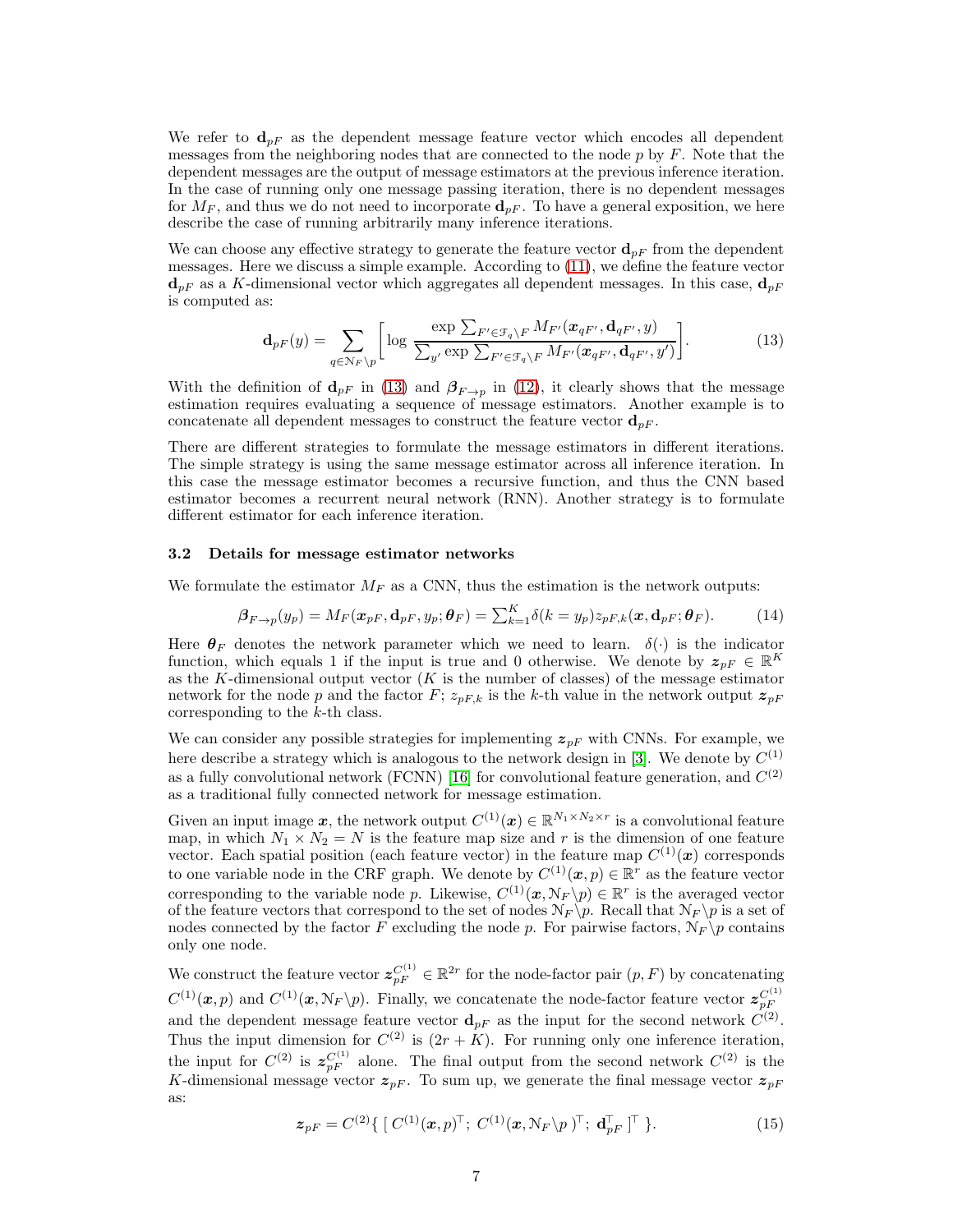For a general CNN based potential function in conventional CRFs, the potential network is usually required to have a large number of output units (exponential in the order of the potentials). For example, it requires  $K^2$  (K is the number of classes) outputs for the pairwise potentials [\[3\]](#page-10-0). A large number of output units would significantly increase the number of network parameters. It leads to expensive computations and tend to over-fit the training data. In contrast, for learning our CNN message estimator, we only need to formulate  $K$ output units for the network. Clearly it is more scalable in the cases of a large number of classes.

#### <span id="page-7-0"></span>3.3 Training CNN message estimators

Our goal is to estimate the variable marginals in [\(3\)](#page-3-1), which can be re-written with the estimators:

$$
P(y_p|\boldsymbol{x}) = \sum_{\boldsymbol{y} \setminus y_p} P(\boldsymbol{y}|\boldsymbol{x}) = \frac{1}{Z_p} \exp \bigg[ \sum_{F \in \mathcal{F}_p} \beta_{F \to p}(y_p) \bigg] = \frac{1}{Z_p} \exp \sum_{F \in \mathcal{F}_p} M_F(\boldsymbol{x}_{pF}, \mathbf{d}_{pF}, y_p; \boldsymbol{\theta}_F).
$$

Here  $Z_p$  is the normalizer. The ideal variable marginal has the probability of 1 for the ground truth class and 0 for the remaining classes. Here we consider the cross entropy loss between the ideal marginal and the estimated marginal.

$$
J(\boldsymbol{x}, \hat{\boldsymbol{y}}; \boldsymbol{\theta}) = -\sum_{p \in \mathcal{N}} \sum_{y_p=1}^{K} \delta(y_p = \hat{y}_p) \log P(y_p | \boldsymbol{x}; \boldsymbol{\theta})
$$
  
= 
$$
-\sum_{p \in \mathcal{N}} \sum_{y_p=1}^{K} \delta(y_p = \hat{y}_p) \log \frac{\exp \sum_{F \in \mathcal{F}_p} M_F(\boldsymbol{x}_{pF}, \mathbf{d}_{pF}, y_p; \boldsymbol{\theta}_F)}{\sum_{y_p'} \exp \sum_{F \in \mathcal{F}_p} M_F(\boldsymbol{x}_{pF}, \mathbf{d}_{pF}, y_p'; \boldsymbol{\theta}_F)}, \qquad (16)
$$

in which  $\hat{y}_p$  is the ground truth label for the variable node p. Given a set of N training images and label masks, the optimization problem for learning the message estimator network is:

$$
\min_{\boldsymbol{\theta}} \frac{\lambda}{2} \left\| \boldsymbol{\theta} \right\|_2^2 + \sum_{i=1}^N J(\boldsymbol{x}^{(i)}, \hat{\boldsymbol{y}}^{(i)}; \boldsymbol{\theta}). \tag{17}
$$

The work in [\[8\]](#page-10-5) propose to learn the variable-to-factor message  $(\beta_{p\to F})$ . Unlike their approach, we aim to learn the factor-to-variable message  $(\beta_{F\to p})$ , for which we are able to naturally formulate the variable marginals, which is the ultimate goal for prediction, as the training objective. Moreover, for learning  $\beta_{p\to F}$  in their approach, the message estimator will depend on all neighboring nodes (connected by any factors). Given that variable nodes will have different number of neighboring nodes, they only consider a fixed number of neighboring nodes (e.g., 20) and concatenate their features to generate a fixed-length feature vector for classification. In our case for learning  $\beta_{F\to p}$ , the message estimator only depends a fixed number of neighboring nodes (connected by one factor), thus we do not have this problem. Most importantly, they learn message estimators by training traditional probabilistic classifiers (e.g., simple logistic regressors) with hand-craft features, and in contrast, we train deep CNNs in an end-to-end learning style without using hand-craft features.

#### <span id="page-7-1"></span>3.4 Message learning with inference-time budgets

One advantage of message learning is that we are able to explicitly incorporate the expected number of inference iteration into the learning procedure. The number of inference iteration defines the learning sequence of message estimators. This is particular useful if we aim to learn the estimators which are able to have high-quality prediction for only running a few number of inference iterations. In contrast, the conventional potential function learning in CRFs are not able to directly incorporate the expected number of inference iterations.

We are particularly interested in learning message estimators for using only one message passing iteration, for which the inference can be very fast. In this case it might be preferable to have large-range neighborhood connections, for which the large range interaction can be captured by running one inference pass.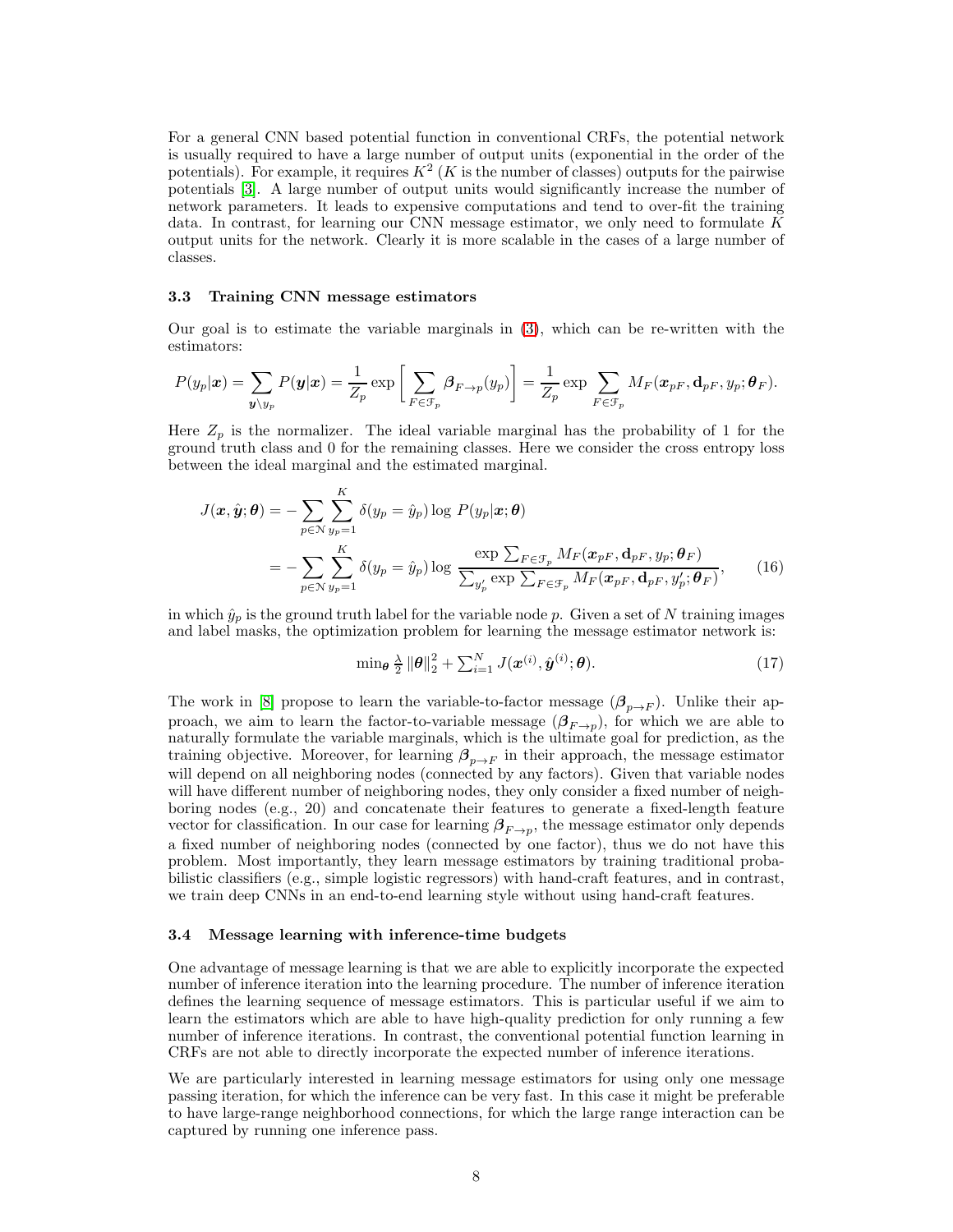<span id="page-8-1"></span>Table 1: Segmentation results on the PASCAL VOC 2012 "val" set. We compare with several recent CNN based methods with available results on the "val" set. Our method performs the best.

| method            | training set     | $\#$ train (approx.) | IoU val set |
|-------------------|------------------|----------------------|-------------|
| ContextDCRF       | VOC extra        | 10k                  | 70.3        |
| Zoom-out $[17]$   | VOC extra        | 10k                  | 63.5        |
| Deep-struct $[2]$ | VOC extra        | 10k                  | 64.1        |
| $DeepLab-CRF$     | VOC extra        | 10k                  | 63.7        |
| DeepLap-MCL [9]   | VOC extra        | 10k                  | 68.7        |
| BoxSup [18]       | VOC extra        | 10k                  | 63.8        |
| $BoxSup$ [18]     | VOC extra + COCO | 133k                 | 68.1        |
| ours              | $\rm VOC~extra$  | 10k                  | 71 1        |
| $_{\text{ours+}}$ | VOC extra        | 10k                  | 73.3        |

# <span id="page-8-0"></span>4 Experiments

We evaluate the proposed CNN message learning method for semantic image segmentation. We use the publicly available PASCAL VOC 2012 dataset [\[19\]](#page-10-16). There are 20 object categories and one background category in the dataset. Its contains 1464 images in the training set, 1449 images in the "val" set and 1456 images in the test set. Following the common setting in [\[20,](#page-10-17) [9\]](#page-10-6), the training set is augmented to 10582 images by including the extra annotations provided in [\[21\]](#page-10-18) for the VOC images. We use intersection-over-union (IoU) score [\[19\]](#page-10-16) to evaluate the segmentation performance. For the learning and prediction of our method, we only use one message passing iteration.

The recent work in [\[3\]](#page-10-0) (referred to as ContextDCRF) learns multi-scale fully convolutional CNNs (FCNNs) for unary and pairwise potential functions to capture contextual information. We follow this CRF learning method and replace the potential functions by the proposed message estimators. We consider 2 types of spatial relations for constructing the pairwise connections of variable nodes. One is the "surrounding" spatial relation, for which one node is connected to its surround nodes. The other one is the "above/below" spatial relation, for which one node is connected to the nodes that lie above. For the pairwise connections, the neighborhood size is defined by a range box. We learn one type of unary message estimator and 3 types of pairwise message estimators in total. One type of pairwise message estimator is for the "surrounding" spatial relations, and the other two are for the "above/below" spatial relations. We formulate one network for one type of message estimator.

We formulate our message estimators as multi-scale FCNNs, for which we apply a similar network configuration as in [\[3\]](#page-10-0). The network  $C^{(1)}$  (see Sec[.3.2](#page-6-0) for details) has 6 convolution blocks and  $C^{(2)}$  has 2 fully connected layers (with K output units). Our networks are initialized using the VGG-16 model [\[22\]](#page-10-19). We train all layers using back-propagation.

We first evaluate our method on the VOC 2012 "val" set. We compare with several recent CNN based methods with available results on the "val" set. Results are shown in Table [1.](#page-8-1) Our method achieves the best performance. As mentioned, ContextDCRF learns CNN based potential functions in CRFs to capture contextual information. ContextDCRF follows a conventional CRF learning and prediction scheme: They first learn potentials and then perform inference based on the learned potentials to output final predictions. The result shows that learning the CNN message estimators is able to achieve similar performance compared to learning CNN potential functions in CRFs. Note that here we only use one message passing iteration for the training and prediction, the inference time cost is almost negligible. Hence our method enables much more efficient inference.

To further improve the performance, we perform simple data augmentation in training. We generate extra 4 scales  $([0.8, 0.9, 1.1, 1.2])$  of the training images and their flipped images for training. This result is denoted by "ours+" in the result table.

We further evaluate our method on the VOC 2012 test set. We compare with recent stateof-the-art CNN methods with competitive performance. The results are described in Table [3.](#page-9-3) Since the ground truth labels are not available for the test set, we evaluate our method through the VOC evaluation server. We achieve impressive performance on the test set: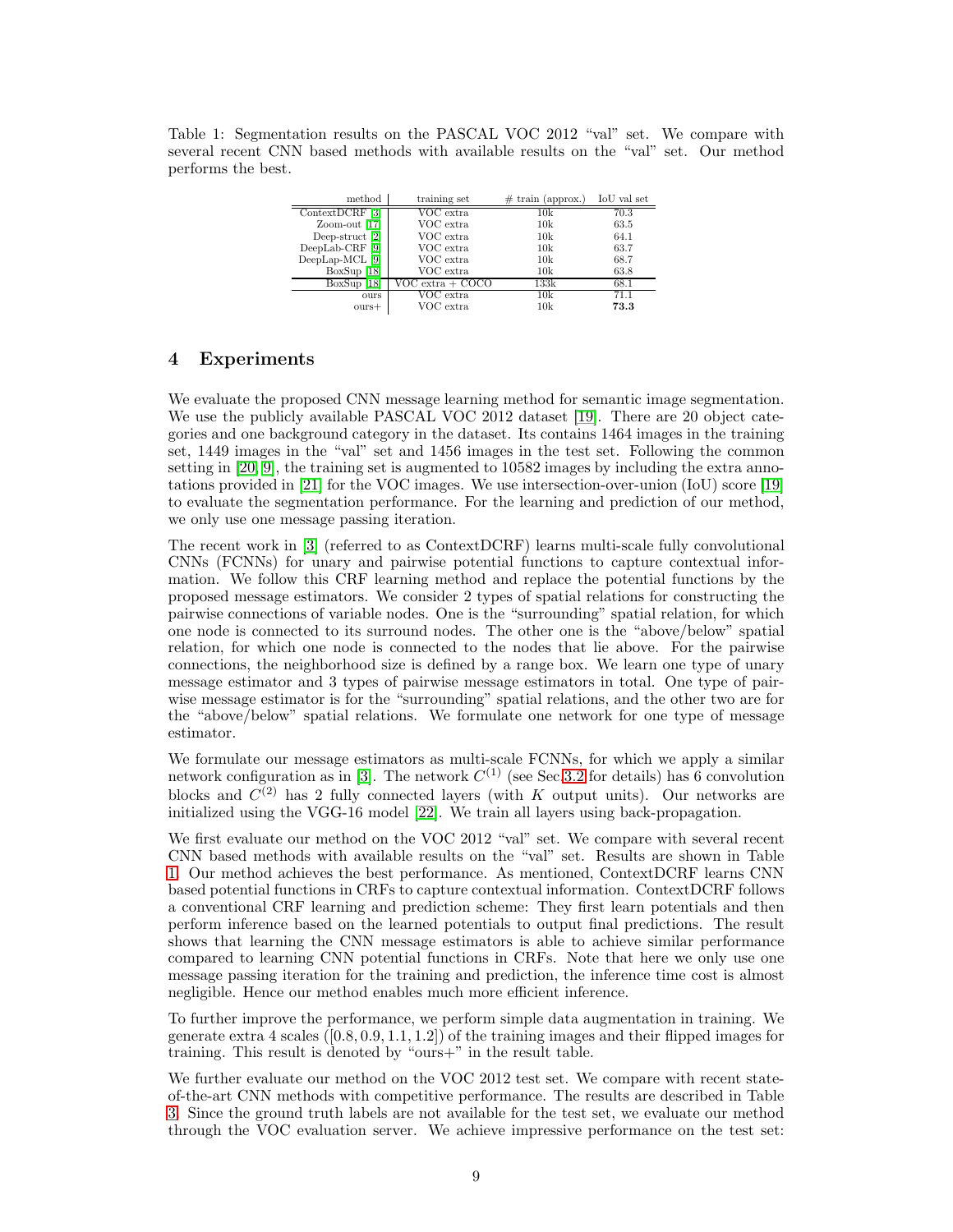<span id="page-9-5"></span>Table 2: Category results on the PASCAL VOC 2012 test set. Our method performs the best.

| methoc      | mean |      |      |      |      |      | gin  |      |      |      |      |      |      |      |      |      |      |      |      |      |      |
|-------------|------|------|------|------|------|------|------|------|------|------|------|------|------|------|------|------|------|------|------|------|------|
|             | 66.4 | 78.4 | 33.1 | 78.2 | 55.6 | 65.3 | 81.3 | 75.5 | 78.6 | 25.3 | 69.2 | 52.7 | 75.2 | 69.0 | 79.1 | 77.6 | 54.7 | 78.3 |      |      | 56.2 |
| DeepLab-MCL |      | 84.4 | 54.5 | 81.5 | 63.6 | 65.9 | 85.1 | 79.1 | 83.4 | 30.7 | 74.1 | 59.8 | 79.0 | 76.1 | 83.2 | 80.8 | 59.7 | 82.2 | 50.4 | 73.1 | 63.7 |
| FCN-8s [16] | 62.2 | 76.8 | 34.2 | 68.9 | 49.4 | 60.3 | 75.3 | 74.7 | 77.6 | 21.4 | 62.5 | 46.8 | 71.8 | 63.9 | 76.5 | 73.9 | 45.2 | 72.4 |      | 70.9 | 55.1 |
| CRF-RNN [1] | 72.0 | 87.5 | 39.0 | 79.7 | 64.2 | 68.3 | 87.6 | 80.8 | 84.4 | 30.4 | 78.2 | 60.4 | 80.5 | 77.8 | 83.1 | 80.6 | 59.5 | 82.8 |      | 78.3 | 67.1 |
| ours        | 73.4 | 90.1 | 38.6 | 77.8 |      | 74.3 | 89.0 | 83.4 | 83.3 | 36.2 | 80.2 | 56.4 | 81.2 | 81.4 | 83.1 | 82.9 | 59.2 | 83.4 | 54.3 | 80.6 | 70.8 |

<span id="page-9-3"></span>Table 3: Segmentation results on the PASCAL VOC 2012 test set. Compared to methods that use the same augmented VOC dataset, our method has the best performance.

| method               | training set           | $\#$ train (approx.) | IoU test set |
|----------------------|------------------------|----------------------|--------------|
| ContextDCRF [3]      | VOC extra              | 10k                  | 70.7         |
| Zoom-out [17         | VOC extra              | 10k                  | 64.4         |
| $FCN-8s$ [16]        | VOC extra              | 10k                  | 62.2         |
| $SDS$ [20]           | VOC extra              | 10k                  | 51.6         |
| DeconvNet-CRF [23]   | VOC extra              | 10k                  | 72.5         |
| $DeepLab-CRF$<br> 9  | VOC extra              | 10k                  | 66.4         |
| DeepLab-MCL [9]      | VOC extra              | 10k                  | 71.6         |
| CRF-RNN              | VOC extra              | 10k                  | 72.0         |
| $DeepLab-CRF$<br> 24 | VOC extra + COCO       | 133k                 | 70.4         |
| DeepLab-MCL [24]     | $VOC$ extra $+$ $COCO$ | 133k                 | 72.7         |
| $BoxSup$ (semi) [18] | VOC extra + COCO       | 133k                 | 71.0         |
| CRF-RNN [1]          | $VOC$ extra $+$ $COCO$ | 133k                 | 74.7         |
| ours                 | VOC extra              | 10k                  | 73.4         |

73.4 IoU score[1](#page-9-4) , which is the so far best performance compared to the methods that use the same augmented VOC dataset [\[21\]](#page-10-18) (marked as "VOC extra" in the table). These results validate the effectiveness of direct message learning with CNNs.

We also include the comparison with the methods which are trained on the much larger COCO dataset (around 133K training images). Our performance is comparable with these methods, while our method uses much less number of training images.

The results for each category is shown in Table [2.](#page-9-5) We compare with several recent methods which transfer layers from the same VGG-16 model and use the same training data. Our method performs the best for most categories.

# <span id="page-9-0"></span>5 Conclusion

We have proposed a new deep message learning framework for structured CRF prediction. Learning deep message estimators for the message passing inference reveals a new direction for learning deep structured model. Learning CNN message estimators is efficient, which does not involve expensive inference steps for gradient calculation. The network output dimension for message estimation is the same as the number of classes, which does not increase with the order of the potentials, and thus CNN message learning has less network parameters and is more scalable in the number of classes compared to conventional potential function learning. Our impressive performance for semantic segmentation demonstrates the effectiveness and usefulness of the proposed deep message learning. Our framework is general and can be readily applied to other structured prediction applications.

# <span id="page-9-1"></span>References

- [1] S. Zheng, S. Jayasumana, B. Romera-Paredes, V. Vineet, Z. Su, D. Du, C. Huang, and P. Torr, "Conditional random fields as recurrent neural networks," 2015. [Online]. Available:<http://arxiv.org/abs/1502.03240>
- <span id="page-9-2"></span>[2] A. Schwing and R. Urtasun, "Fully connected deep structured networks," 2015. [Online]. Available:<http://arxiv.org/abs/1503.02351>

<span id="page-9-4"></span> $^{\rm 1}$  The result link provided by VOC evaluation server: <http://host.robots.ox.ac.uk:8080/anonymous/DBD0SI.html>